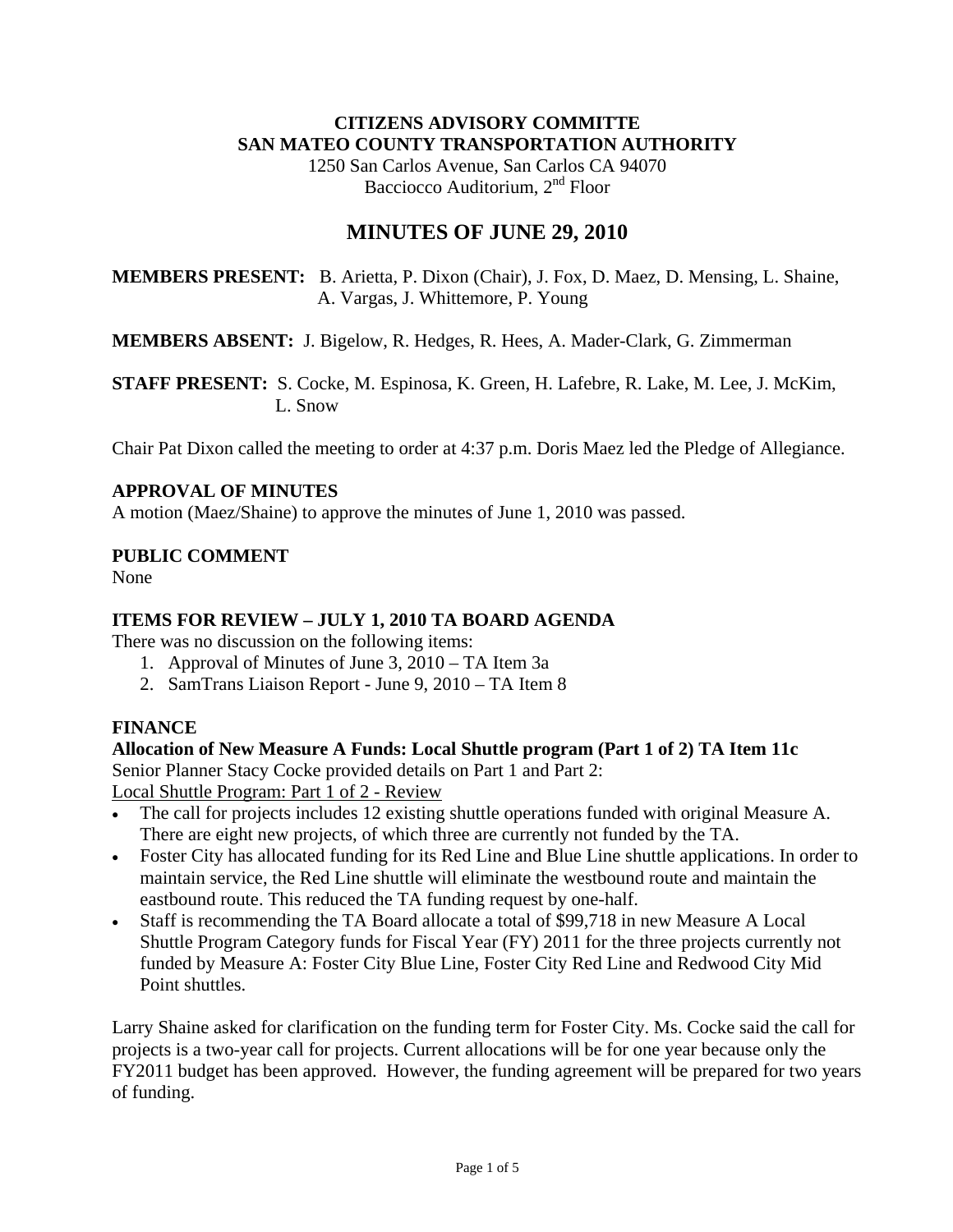Local Shuttle Program: Part 2 of 2

- Staff has requested five of the eight new applicants provide additional information. These include South San Francisco Ferry, East Palo Alto Shopper Shuttle, East Palo Alto Youth Shuttle, Menlo Park Senior Shuttle Shopper and Millbrae (On-call).
- The South San Francisco Ferry Shuttle will run Monday through Friday during the morning and evening commute hours from the Jack London Ferry Terminal in Oakland to employer destinations in the Oyster Point area. Service is set to begin September 2011.
- The East Palo Alto Shopper Shuttle is a community shuttle providing service within the city to Redwood City, Palo Alto and Mountain View. It connects to Caltrain, the Valley Transportation Authority, SamTrans, AC Transit and the Stanford Marguerite Shuttle.
- The East Palo Alto Youth Shuttle is mainly a fixed route and makes on-demand stops for youth services.
- The Menlo Park Shuttle is an on-call senior shuttle including trips to Safeway, the post office and library.
- The Millbrae on-call shuttle serves El Camino Real corridor and Millbrae Intermodal Station and supplements service reduction of SamTrans Route 342.
- The total funding request for Part 2 for FY2011 is \$125,000.
- The program is undersubscribed by \$950,000.
- The project schedule for Part 2 will be presented at the September 2 TA Board meeting.

Jim Whittemore said he thought there was a reference that Genentech was helping subsidize shuttles and thought there would be no subsidization. Ms. Cocke said there is no subsidy from Genentech.

Executive Officer, Planning and Development Marian Lee said her recollection is that when the Water Emergency Transportation Authority (WETA) was working with the Peninsula Traffic Congestion Relief Alliance and the TA, WETA was also engaged in discussions with other businesses, including Genentech, to see if there might be other shuttle opportunities.

Mr. Whittemore said he didn't oppose any of the applications to the extent he knows, but 65 percent funding for the South San Francisco Ferry Shuttle bothered him because the services are mainly going to white-collar job locations for people who don't live here. Ms. Cocke said, for existing and new shuttle applications, any shuttle applications that don't have a 50 percent match will be examined more closely in future calls for projects.

Mr. Whittemore asked that the San Mateo County location column include the Coastside in the Shuttle Operations – Funding and General Shuttle Information spreadsheet.

Ms. Maez said the East Palo Alto Shopper Shuttle times are daytime hours. She said previous minutes noted times targeted the needs of the local community for late shift work from 1 a.m. to 2 a.m. Ms. Lee said that was part of East Palo Alto's shuttle program and falls under weekday and weekends. East Palo Alto didn't apply for a specific shuttle for late night use and asked for funding for weekday morning and afternoon times. They have a separate bus that runs late night from 11 p.m. to 1 a.m.

Manager, Planning and Research Marisa Espinosa said the reference in the previous minutes referred to the East Palo Alto Community Shuttle, which was one of the grandfathered projects and runs during late-night hours.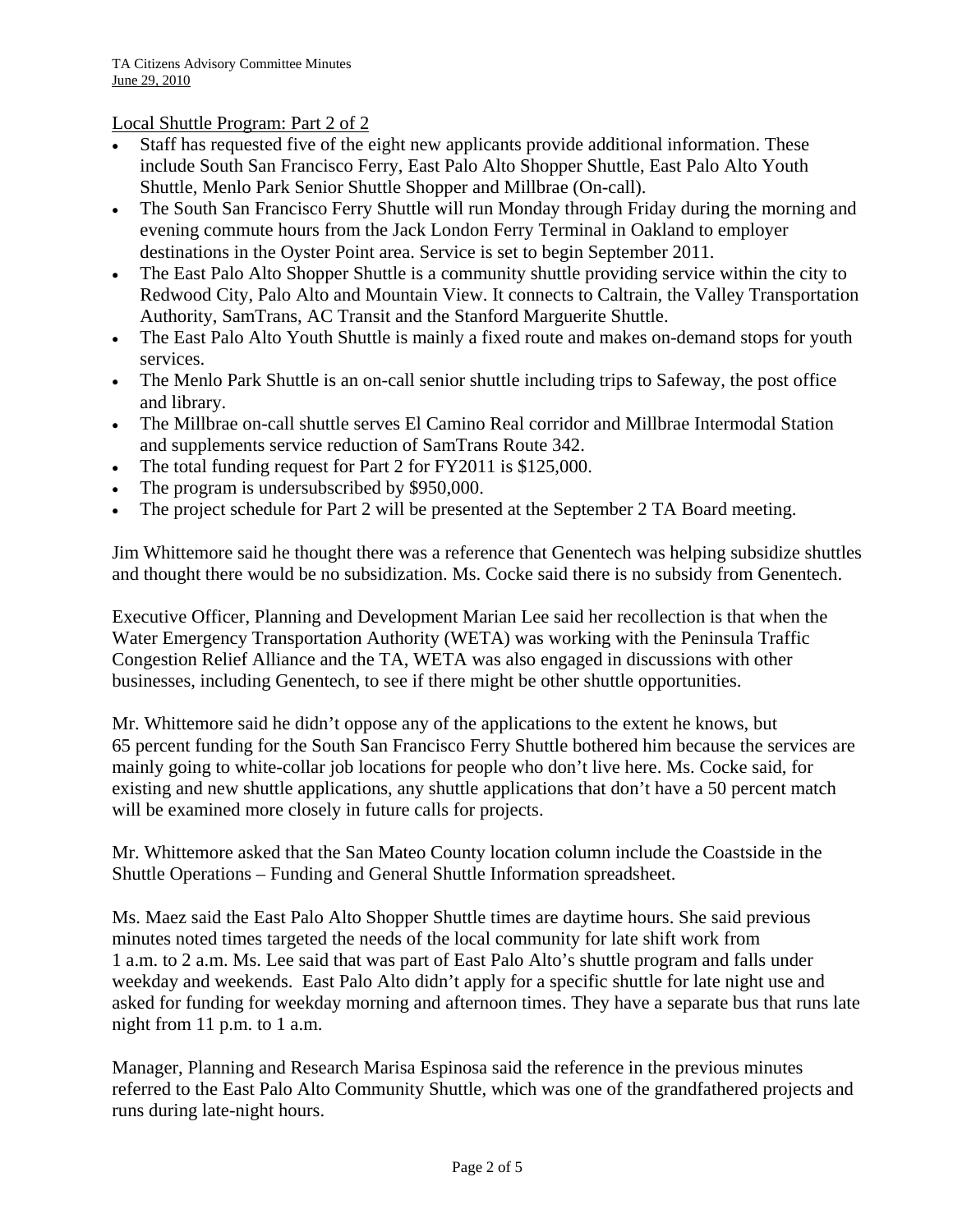A motion (Shaine/Whittemore) to approve the local shuttle funding was approved.

#### **Acceptance of Statement of Revenues and Expenses for May 2010 – TA Item 3b**

Mr. Whittemore said revenues for miscellaneous income are 36.9 percent worse than projections due to slower than anticipated progress on capital projects and asked what this was tied to. Mr. McKim said staff will clarify.

Mr. Whittemore commented on interest income for the current and prior fiscal years and asked if the reporting methodology for staff projections has changed. Mr. McKim said staff will clarify.

Paul Young said interest rates are at a historic low.

Mr. Whittemore asked why expenditures for Other Services and Supplies were 18.6 percent better than staff projections. Mr. McKim said staff will clarify.

### **Authorization to Allocate up to an Additional \$50 Million in Funds to the Investment Portfolio Managed by CSI Capital Management, Inc. (CSI) – TA Item 11a**

Manager Finance Treasury Lori Snow referred to the discussion on interest income revenue. She said when staff made projections last year; they expected rates to begin to rise during FY2010. This has not happened and rates have decreased even lower than the prior year. Ms. Snow said what staff is seeing in the County Pool, Local Agency Investment Fund and the CSI portfolio is a replacement of expiring or maturing investments with lower interest rate investments, and this is putting a damper on returns.

Ms. Snow provided details on the \$50 million investment to the CSI portfolio. Staff came to the TA Board in December 2009 requesting authorization to allocate \$50 million from the County Pool to the portfolio managed by CSI, formerly Tamalpais Wealth Advisors (TWA). Staff is recommending the Board approve an additional \$50 million allocation from the County Pool to CSI. CSI returns are better; staff feels there is more transparency; and the TA receives an economic update every quarter. The TA portfolio includes \$250 million currently in the County Pool and \$150 million currently in the CSI portfolio. This allocation will bring the CSI portfolio up to \$200 million and reduce the County Pool to \$200 million for a 50/50 split.

Mr. Shaine asked if the move causes any difficulty for the County Pool. Ms. Snow said no negative or positive feedback has been received.

Barbara Arietta said there is a limitation on the amount of money moved to CSI. She asked if staff will ask the Board to move a specific amount on a consistent basis. Ms. Snow said there is no additional allocation planned for FY2011 and there has been no discussion for FY2012.

Mr. Whittemore asked why staff wouldn't recommend moving more than 50/50 given the performance difference. Ms. Snow said it had taken a long time to obtain approval from the Board to start an investment portfolio in addition to the County Pool and there has been support for all allocations, but there hasn't been a discussion on moving the majority of the funds.

John Fox asked if CSI's fee decreases as the portfolio increases. Ms. Snow replied yes.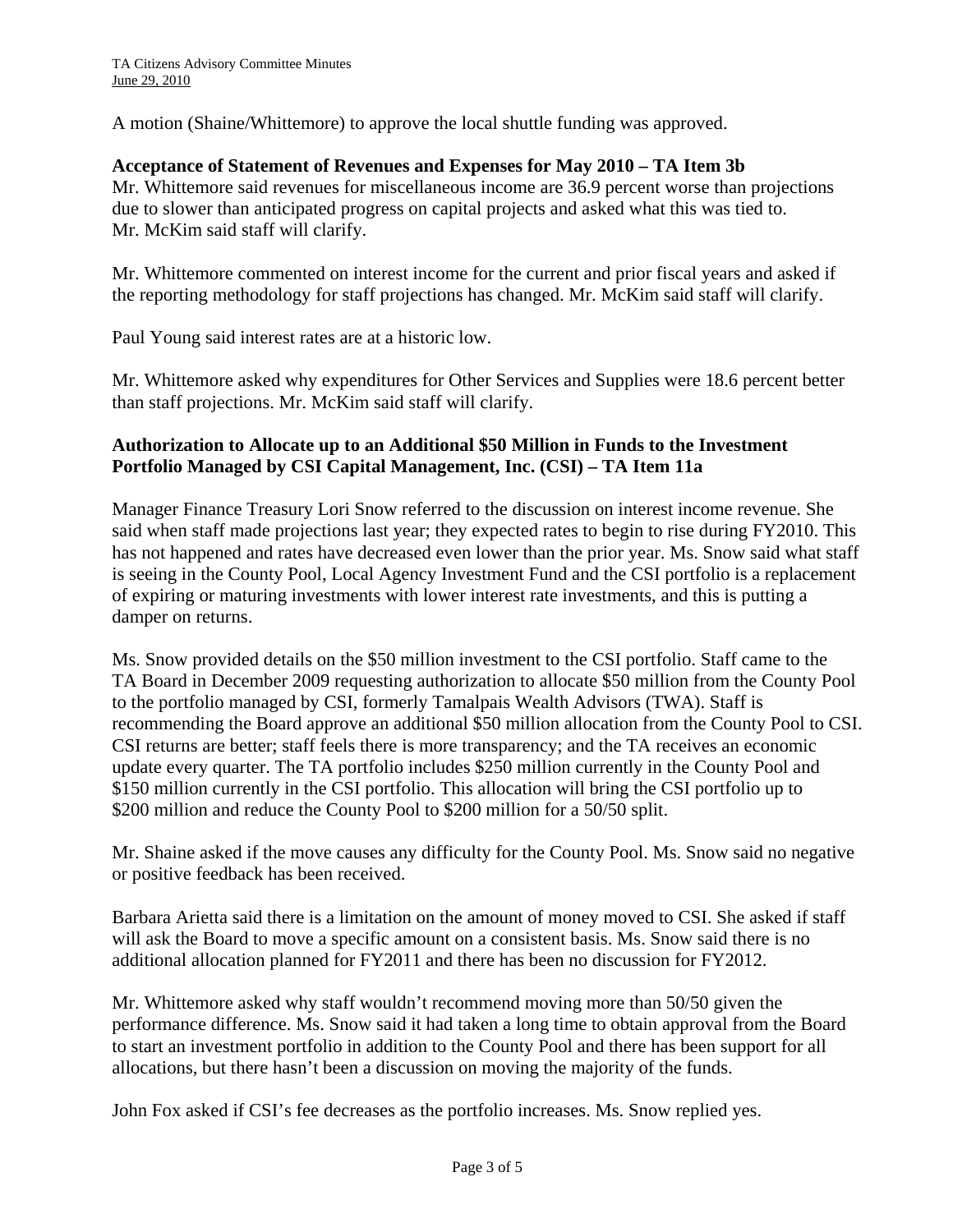Mr. Whittemore asked about the management fee for the County Pool vs. CSI, and how much revenue the County Pool would lose with the allocation to CSI. Ms. Snow said the fee for the County Pool is only 33 basis points, which covers everything overall. The fee for CSI is seven or nine basis points with additional points for a custodial fee and CSI's costs are overall less than the County Pool.

Ms. Arietta said she was surprised there has been no conversation about moving more funds out of the County Pool, and thinks it's a rational thing to consider. Ms. Snow said she would bring that to the attention of the Executive staff.

A motion (Whittemore/Arietta) to support the \$50 million allocation to CSI was approved.

### **Award of Contracts to The Louis Berger Group, Inc. and to Jones & Stokes Associates, Inc. to Provide On-call Environmental Planning Consulting Services for up to \$500,000 for a Threeyear Term – TA Item 11b**

Manager of Capital Projects and Environmental Planning Hilda Lafebre said an Evaluation Committee reviewed and scored proposals received and determined the above two firms were qualified for contract awards. The \$500,000 will be shared in the aggregate between the two firms. Staff recommends the Executive Director or his designee to exercise up to two additional one-year option terms with the above two firms for up to \$250,000 in total for both option terms, to be shared in the aggregate, if deemed in the best interests of the TA.

Mr. Whittemore asked how staff will decide which firm to use. Ms. Lafebre said it will depend on the needs of the project, each firm's expertise, and their experience with the California Environmental Quality Act and National Environmental Policy Act.

Ms. Maez said it is a very prudent way to proceed.

Mr. Shaine asked if the contracts have minority ownership requirements. Ms. Lafebre said, absolutely, and must meet Disadvantaged Business Enterprise requirements if using State or Federal funding.

A motion (Shaine/Arietta) to support the award of contracts to The Louis Berger Group, Inc. and Jones & Stokes Associates, Inc. was approved.

## **PROGRAM**

## **Update on the State and Federal Legislative Program – TA Item 12a**

Government Affairs Manager Seamus Murphy was unable to attend the meeting. The CAC will review the Legislative staff report and e-mail him with any questions.

#### **REPORT OF THE CHAIR – PAT DIXON**

Asked Ms. Arietta to provide a summary of the June 22 informational meeting on the Calera Parkway Project.

Ms. Arietta said people who attended the March 3 project scoping meeting were not pleased with the amount of information presented. There was a three-hour presentation on June 22; the first hour was an open house to review project charts, diagrams and graphs with a question/answer period by TA and Caltrans staff. There was a one-hour formal meeting followed by another open house.